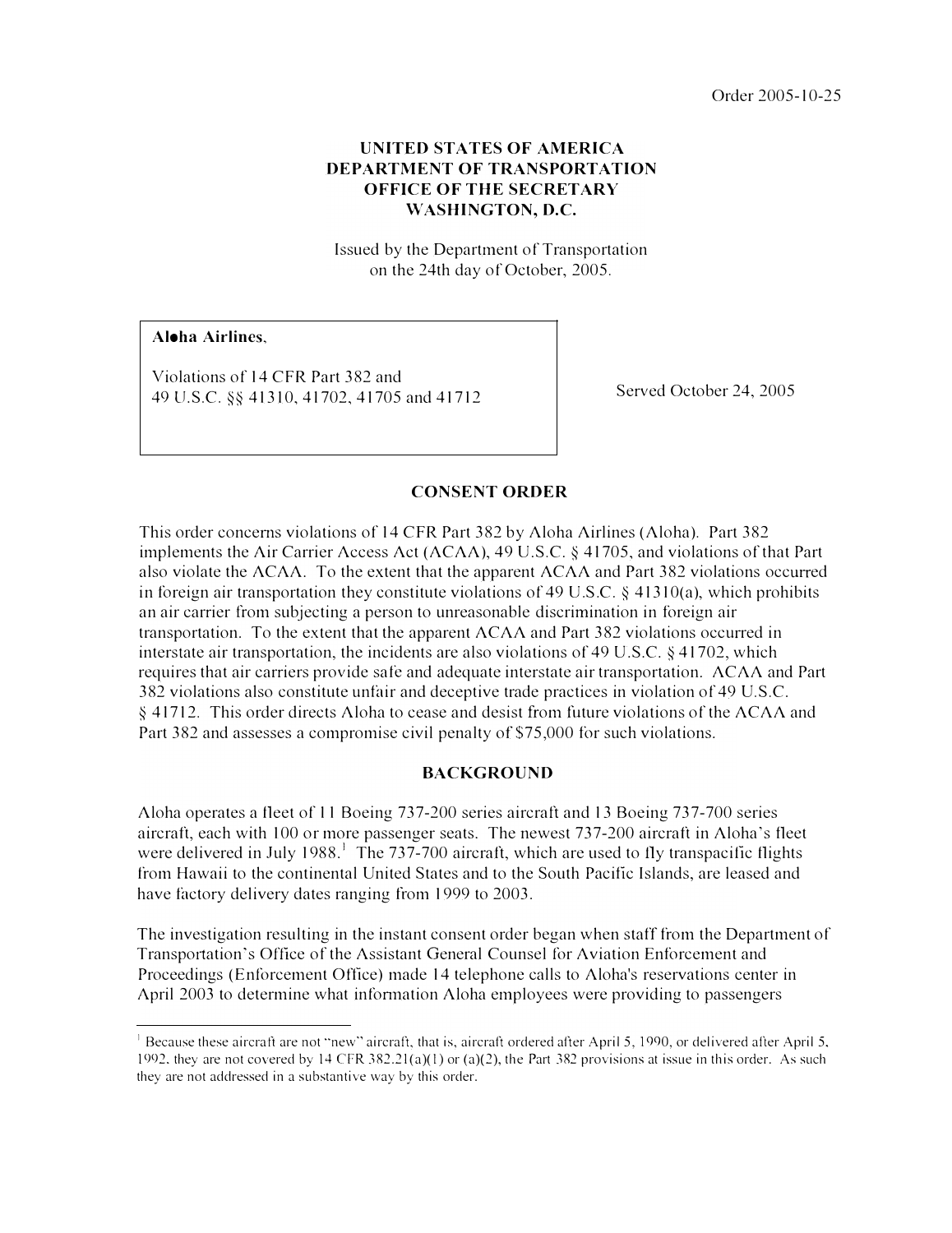regarding movable aisle armrests and in-cabin stowage of a passenger folding wheelchair. Specifically, staff inquired as to whether ( 1) Aloha has movable aisle armrests on ''new'' aircraft with 30 or more passenger seats;; and (2) Aloha allows for the stowage of a passenger's folding wheelchair inside the cabin of "new" aircraft with 100 or more passenger seats and if yes the size of the space or spaces designated for such stowage.

In response to the inquiry regarding movable aisle armrests, Aloha's reservation agents provided inconsistent and incorrect replies including that only middle seats have movable armrests, that aisle armrests are movable without exception, and that none of the aisle armrests move. In response to the question regarding the stowage of personal wheelchairs, most Aloha agents incorrectly explained that in-cabin wheelchair stowage was not possible and that Aloha checks all passengers' wheelchairs at the gate.

The Enforcement Office concern about these results prompted it to informally request further information regarding the existence and location of movable aisle annrests and in-cabin wheelchair stowage space on Aloha's 737-700 aircraft. With regard to its movable armrests, Aloha responded that more than half of the aisle seats have movable armrests.<sup>2</sup> With regard to in-cabin wheelchair stowage, Aloha responded that its 737-700 aircraft have space for stowage of passengers' wheelchairs in the overhead bin, which measures 28" x 13" x 78". It further stated that if a wheelchair is too large for the overhead bin, it would be stowed in the belly of the aircraft.

Based on this information, the Enforcement Office sent Aloha a fonnal investigation letter to which Aloha responded in full. In its response, Aloha stated that all of its aisle seats have movable annrests except those in emergency exit rows and rows with scats containing tray tables built into the armrests. Aloha supported this assertion with documentary evidence. Aloha also provided evidence that it is reeducating its reservations agents on the existence and location of the movable aisle armition its 737-700 aircraft by issuing supplemental written information reiterating its policies and procedures for movable aisle annrests and providing its reservations agents a drawing of its aircraft showing the layout of seats with movable aisle armrests.

With regard to in-cabin wheelchair stowage, Aloha acknowledged that its 737-700 aircraft do not have in-cabin stowage space large enough to stow one passenger's standard-size folding wheelchair.<sup>3</sup> Aloha explained that when made aware of its noncompliance with the in-cabin stowage requirements in Part 382, it began work to determine the feasibility of reconfiguring the 737-700's closet to accommodate a standard size folding wheelchair. Aloha's response further stated that it has created a space for folding wheelchairs that do not fit in the overhead bin or closet through a unique scat stowage method which the FAA has detennined to be safe.

Specifically. Aloha stated. "Rows 5-8 and rows 12-20 arc equipped on both the left and right sides of the 2 aircrati. With 22-rows on our -700's. that accounts for 13-rows, [or] two more rows than half. There are no movable armrests in our First Class sections (rows 1-3) on our -700's. as they arc permanent fixtures with the service tray stowed inside."

<sup>&</sup>lt;sup>3</sup> The Enforcement Office notes that the following dimensions characterize a standard-size wheelchair, when folded: 13 inches wide by 36 inches high by 42-50 inches long.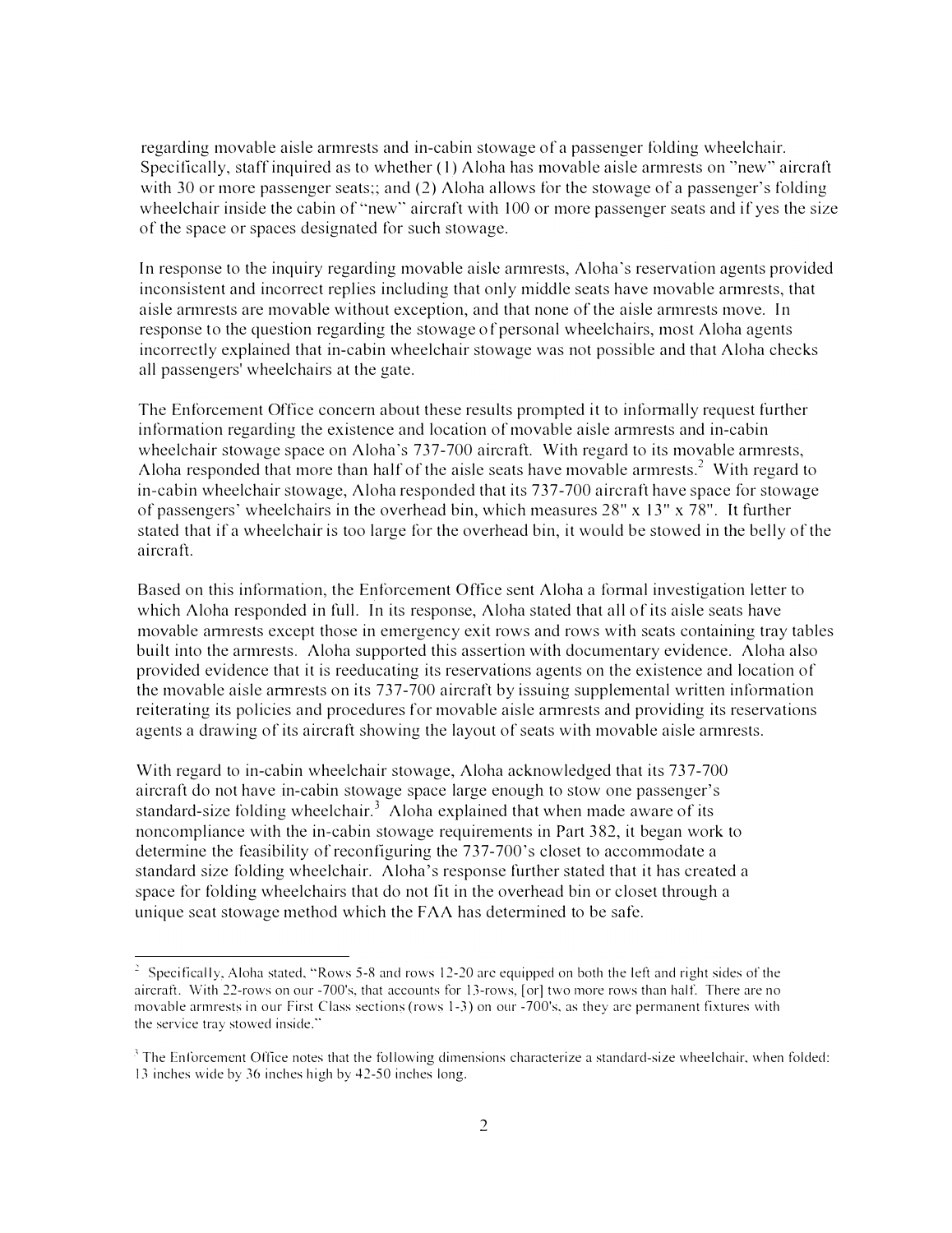#### APPLICABLE SECTIONS OF 14 CFR PART 382

The ACAA and its implementing regulation, 14 CFR Part 382, forbid discrimination in the provision of air transportation against qualified individuals with disabilities. See 49 U.S.C. § 41705; 14 CFR § 382.7(a)(I). Specifically at issue in this case are three sections in Part 382 related to movable armrests and in-cabin stowage of wheelchairs.

With regard to movable aisle armrests, section  $382.21(a)(1)(i)$  requires that all new aircraft "with 30 or more passenger seats on which passenger aisle seats have armrests shall have movable aisle armests on at least one-half of passenger aisle seats.<sup> $4$ </sup> When calculating the total number of passenger aisle seats with armrests, aisle seats "on which a movable armrest is not feasible or aisle seats which a passenger with a mobility impairment is precluded from using by an FAA safety rule," (e.g., seats with integrated trays in the armrests and exit row seating), arc excluded from the count.<sup>5</sup> Thus, the first step to determining compliance under  $\delta$  382.21(a)(1)(i) is to count the total number of aisle seats on board an aircraft (including first class, business class and coach) and subtract, from that number, those aisle seats where the installation of movable armrests is not feasible or barred by an FAA safety rule. Fifty percent of the remainder must be movable.

Section 382.45(a)(1) requires that carriers make available to passengers, upon request, information concerning the ''location of seats, if any, with movable armrests." Inherent in this responsibility is the duty to provide proper information that comports with the carrier's policies and procedures as well as the ACAA and 14 CFR Part 382.

Another aircraft accessibility requirement, section 382.2l (a)(2), requires that "[a]ircraft with 100 or more passenger seats shall have a priority space in the cabin designated for stowage of at least one folding wheelchair." Under this section, the term "folding" refers to the accordion-like movement of a wheelchair, where the two sides of the frame are brought together. The term " folding" does not anticipate disassembly, including the removal of the large or small wheels of the wheelchair.<sup>6</sup> The term "wheelchair" refers to standard-size wheelchairs.<sup>7</sup> Taking these terms together, section 382.21 (a)(2) requires that all new aircraft with 100 or more scats maintain a space that is large enough to stow at least one passenger's standard-size folding wheelchair on a priority basis.

<sup>&</sup>lt;sup>4</sup> "Having movable armrests on half the rows . . . ensure [s] that a handicapped person can use a seat in any portion of the aircraft. permitting greater overall accessibility and enhancing the provision of services in an integrated setting." Nondiscrimination on the Basis of Handicap in Air Travel. 55 FR 8008. March 6, 1990.

 $5$  14 CFR 382.2l(a)(l)(ii).

 $6$  This understanding relies on the plain meaning of the word "folding." For example. Webster's Ninth New Collegiate Dictionary defines the term "folding" as: "to lay one part over another part of . .. to reduce the length or bulk of by doubling over ... to clasp together ... a part doubled or laid over another part ...."

<sup>&</sup>lt;sup>7</sup> Our interpretation of "wheelchair" as used in section 382.21(a)(2) is within the meaning of the generic term "wheelchair." which has no limitation in and of itself, or as used in the regulation (other than folding).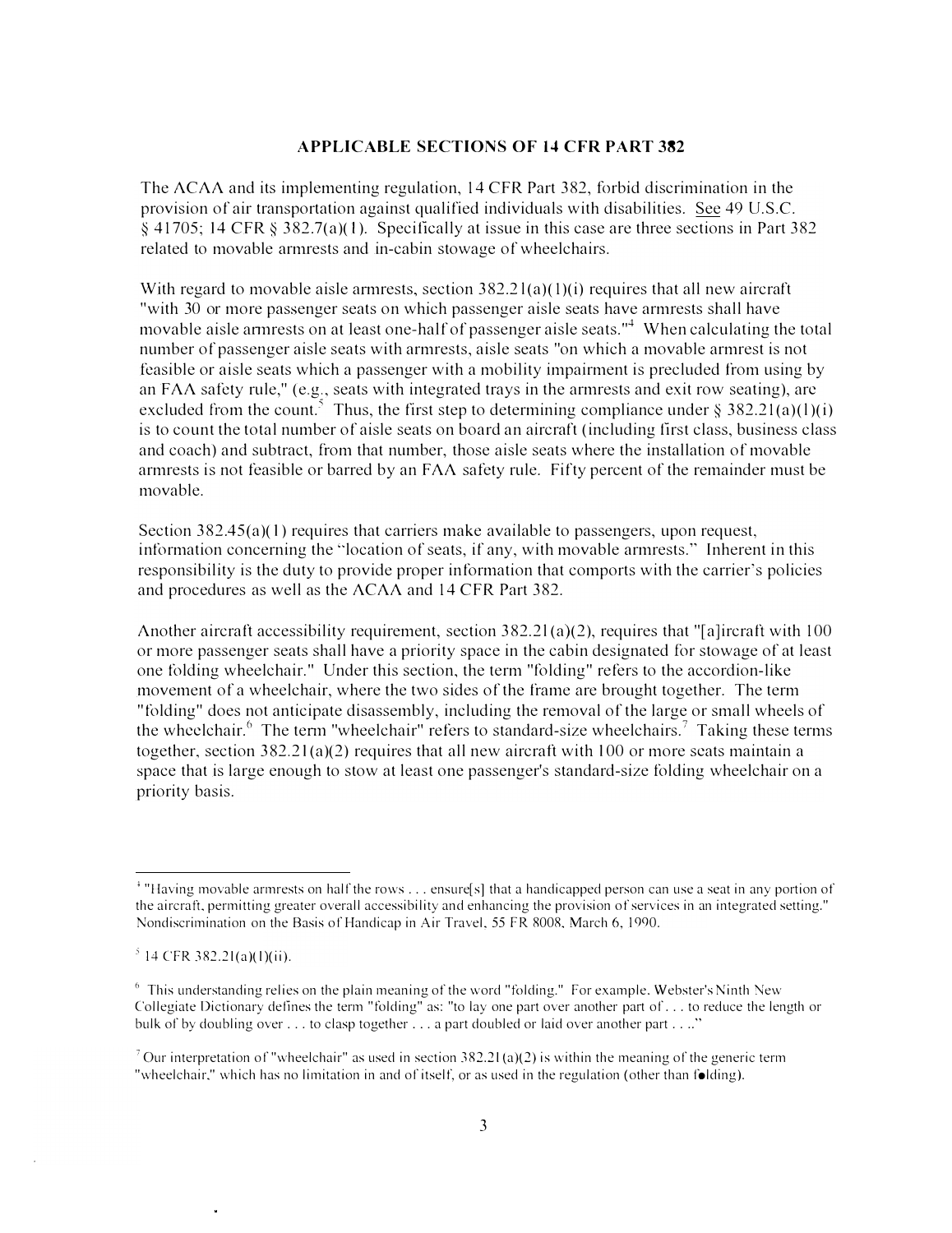In addition to the ACAA and Part 382, the issues described above appear to involve unfair and deceptive trade practices in violation of 49 U.S.C. § 41712. To the extent that the apparent ACAA and Part 382 violations occurred in interstate air transportation, the incidents are also violations of 49 U.S.C. § 41702, which requires that air carriers provide safe and adequate interstate air transportation. Finally, to the extent that the apparent ACAA and Part 382 violations occurred in foreign air transportation they constitute violations of 49 U.S.C. § 4131 O(a), which prohibits an air carrier from subjecting a person to unreasonable discrimination in foreign air transportation.

#### ANALYSIS

This order focuses on the stowage of a passenger's folding wheelchair inside the cabin of Aloha's 737-700 aircraft.<sup>8</sup> The evidence shows that when Aloha contracted for the lease of its 737-700 aircraft it failed to ensure the existence of a stowage space inside the cabin of such aircraft of a sufficient size to stow a standard-size folding wheelchair with dimensions of 13 inches wide by 36 inches high by 42 inches long. When notified of these lapses by the Enforcement Office, Aloha implemented a FAA approved cabin stowage method, by which it will stow one passenger's folding wheelchair on top of passenger seats in the last row of seats of its aircraft if requested by a disabled passenger. Although the Enforcement Office appreciates Aloha's willingness to quickly create a space to stow a passenger's standard-size folding wheelchair, the office views the carriers failure to initially provide the required accommodation under 14 CFR § 382.21(a)(2) seriously.

In mitigation, Aloha states that it makes every effort to satisfy the special needs of Hawaii's residents as well as its West Coast and South Pacific passengers who rely on Aloha's service; that Aloha enjoys an above average reputation with its passengers including those members of the disabled community whom Aloha regularly serves; that Aloha has incurred extra expense to better convenience its disabled passengers in ways beyond that required by Part 382 including, among others, by installing movable aisle scat annrests on more than half of the rows of scats on its 8- 73 7-700 aircraft and by installing fore and aft curtains around the rear lavatory to provide for greater disabled passenger privacy. Aloha states that safety constraints associated with its long range over water flights limit the closet space available to stow a wheelchair. According to Aloha, of the relatively few complaints it received during the April  $2000 -$ November 2003 period from disabled passengers, none of those complaints addressed in-cabin storage and, in response to the Department's investigation, Aloha also intends to promptly move forward to develop a better informational website and other systems to assist disabled passengers in using Aloha's service. Aloha also states that it intends to provide enhanced levels of training to better familiarize Aloha's employees with the requirements of Part 382 as well with the services Aloha offers to accommodate disabled passengers.

While we appreciate the points raised by Aloha, we wish to make clear the seriousness with which we view all carriers' obligations to comply with the Department's rules designed to ensure

In light, in part, of prompt action taken by Aloha to remedy the misinformation given to the public by its reservations agents regarding movable aisle armrests, the Enforcement Office is not pursuing violations of section  $382.45(a)(1)$ , which requires that carriers make available information concerning the location of seats with movable aisle armrests.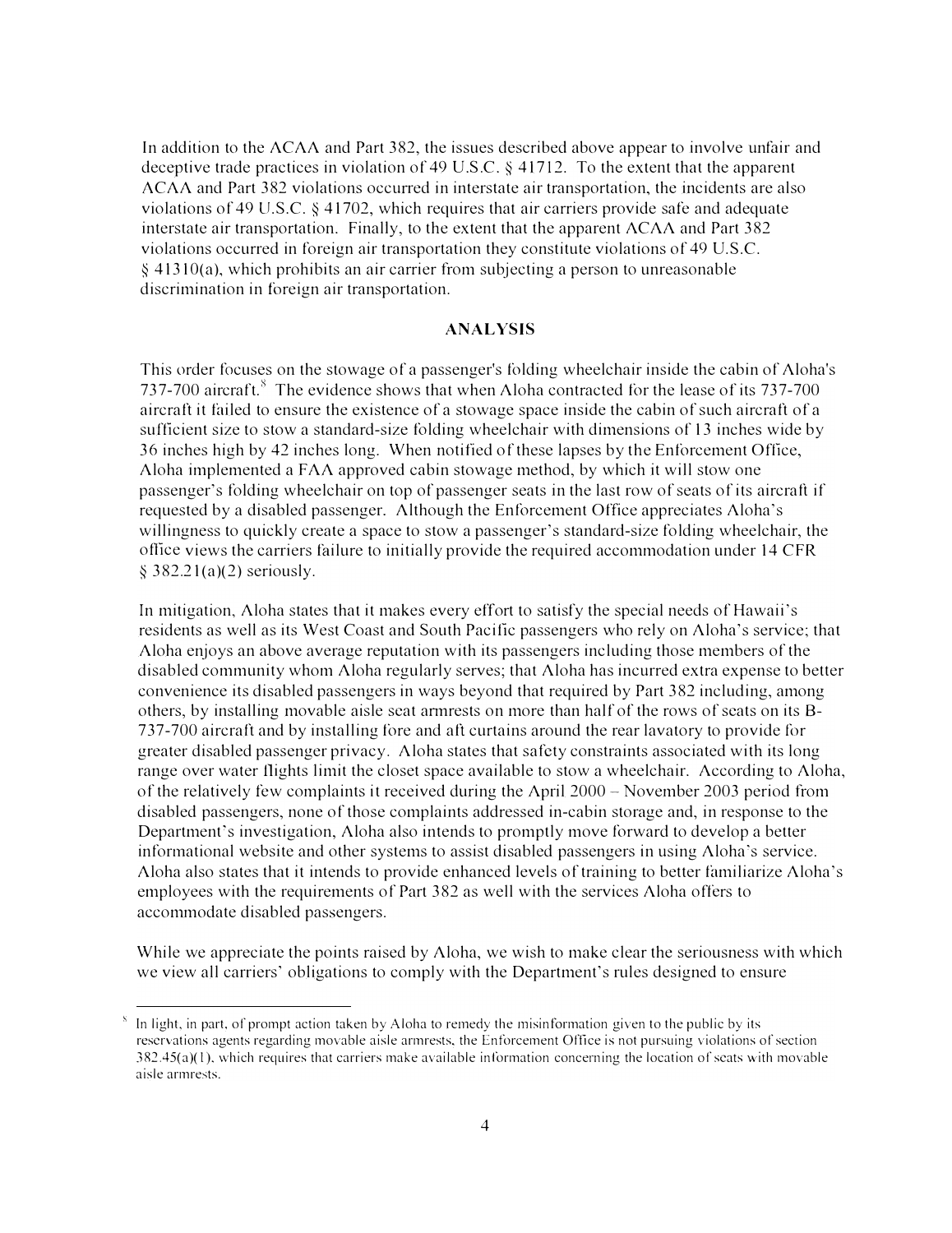nondiscriminatory accessibility for air travelers with disabilities. Also, Aloha has not produced any evidence that safety regulations precluded the creation of a space inside the cabin large enough to stow a standard size folding wheelchair. After careful consideration of this omission, the Enforcement Office believes that enforcement action is warranted. In order to avoid litigation on this matter, and without admitting or denying the alleged violations, Aloha has agreed to settle these matters and enter into a consent order to cease and desist from future similar violations.

By this order, the Department finds that Aloha failed to act in accordance with the ACAA and Part 382 in failing to provide a space for the in-cabin stowage of at least one passenger's standard-size folding wheelchair on new aircraft with at least 100 seats. This order directs Aloha to cease and desist from similar violations in the future and assesses a civil penalty of \$75,000 in compromise of the penalties otherwise assessable under 49 U.S.C. § 46301 subject to offsets of up to  $$67,500$  as provided in subparagraph  $8(b)$ . Aloha agrees that the Department shall have an allowed prepctition \$75,000 claim against the air carrier. In addition, this order directs that Aloha complete the attached accessibility checklist and return it to the Enforcement Office within 30 days of the date of this order. The penalty assessment provisions of this order have been fashioned to take into account Aloha's bankruptcy proceedings and are not a demand for payment to the extent prohibited by section  $362(a)$  of the Bankruptcy Code. The Department filed a general unsecured proof of claim regarding this matter on June 28, 2005, with the U.S. Bankruptcy Court for the District of Hawaii. Aloha will seek any necessary approvals of this order from the Bankruptcy Court. The Department and the Enforcement Office acknowledge that they do not hold any of the trade creditors of Aloha responsible for causing any of the violations that arc the subject of this order. The Enforcement Office believes that this consent order and the penalty it assesses will provide a strong incentive for Aloha and other carriers to comply with the ACAA and 14 CFR Part 382.

This order is issued under the authority contained in 49 CFR l .57a and 14 CFR 382.15.

# ACCORDINGLY,

- I. Based on the above discussion, we approve this settlement and the provisions of this order as being in the public interest;
- 2. We find that Aloha Airlines violated the requirements of 14 CFR § 382.21(a)(2) by failing to provide a priority space to stow one passenger's standard-size folded wheelchair in the passenger cabin of its new aircraft with at least 100 seats;
- 3. We find that Aloha Airlines, in the instances described in ordering paragraph 2, violated the Air Carrier Access Act, 49 U.S.C. § 41705;
- 4. We find that to the extent the violations described in ordering paragraph 2 occurred in foreign air transportation, the conduct violated 49 U.S.C.  $\S$  41310(a);
- 5. We find that to the extent the violations described in ordering paragraph 2 occurred in interstate air transportation, the conduct violated 49 U.S.C. § 41702;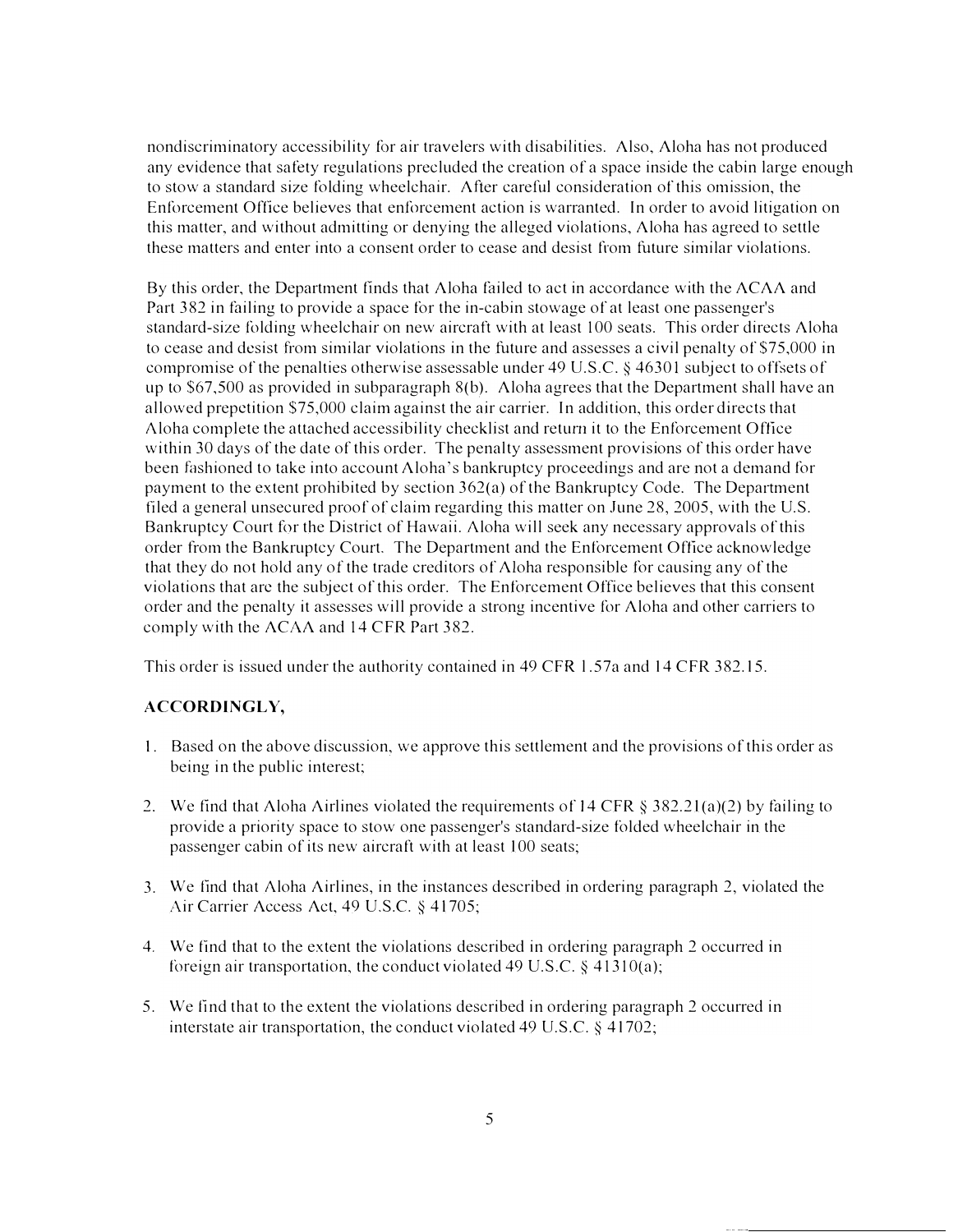- 6. We find that the violations described in ordering paragraph 2 involved unfair and deceptive practices and thereby violated 49 U.S.C.  $\S$  41712;
- 7. We order Aloha Airlines and its successors and assigns to cease and desist from further violations of 14 CFR Part 382 and 49 U.S.C. §§ 41310, 41702, 41705, and 41712 by engaging in the conduct described in ordering paragraph 2;
- 8. Aloha Airlines is assessed a civil penalty of S75,000 in compromise of civil penalties that might otherwise be assessed for the violations found in ordering paragraphs 2 through 6, subject to the payment schedule set forth in subparagraphs 8 (a) through (c) below, and subject to credit offsets of up to \$67,500 as provided in subparagraphs 9 (a) through (d) below:

(a) \$7,500 shall be paid as a non-priority, pre-petition general unsecured claim to be administered pursuant to the Plan of Reorganization;

(b) \$67,500 shall be satisfied by expenditures that \viii be made in the 12 months after the service date of this order to improve its quality of service to disabled air travelers above what is required by 14 CFR Part 382 in accordance with ordering paragraph 9. Within 14 months of the service date of this order, Aloha shall provide the following;

(i) written certification to the Office of Aviation Enforcement and Proceedings that it has funded and implemented the offsets as set forth in paragraphs 9 (a) through  $(d)$  below;

(ii) a detailed explanation of the method used by Aloha to determine the total expenditures; and

(iii) a sworn statement from an appropriate company official certifying that the total expenditures were properly expended to the best of that official's knowledge after completion of a reasonable inquiry to establish the accuracy of the sworn statement;

(c) To the extent the carrier fails to provide adequate documentation verifying the appropriate expenditures of the \$67,500 offset, that amount shall become due and payable 15 months after the service date of this order; and

(d) Any failure by Aloha Airlines, Inc to make the expenditures in accordance with ordering paragraphs 8(b) and 9 (a) through (d) or to document them adequately to the Enforcement Office shall constitute a violation of this consent order and subject Aloha Airlines, Inc. to enforcement action that may include the assessment of civil penalties and interest;

9. The improvements described in ordering paragraph 8(b) shall consist of one or more of the following: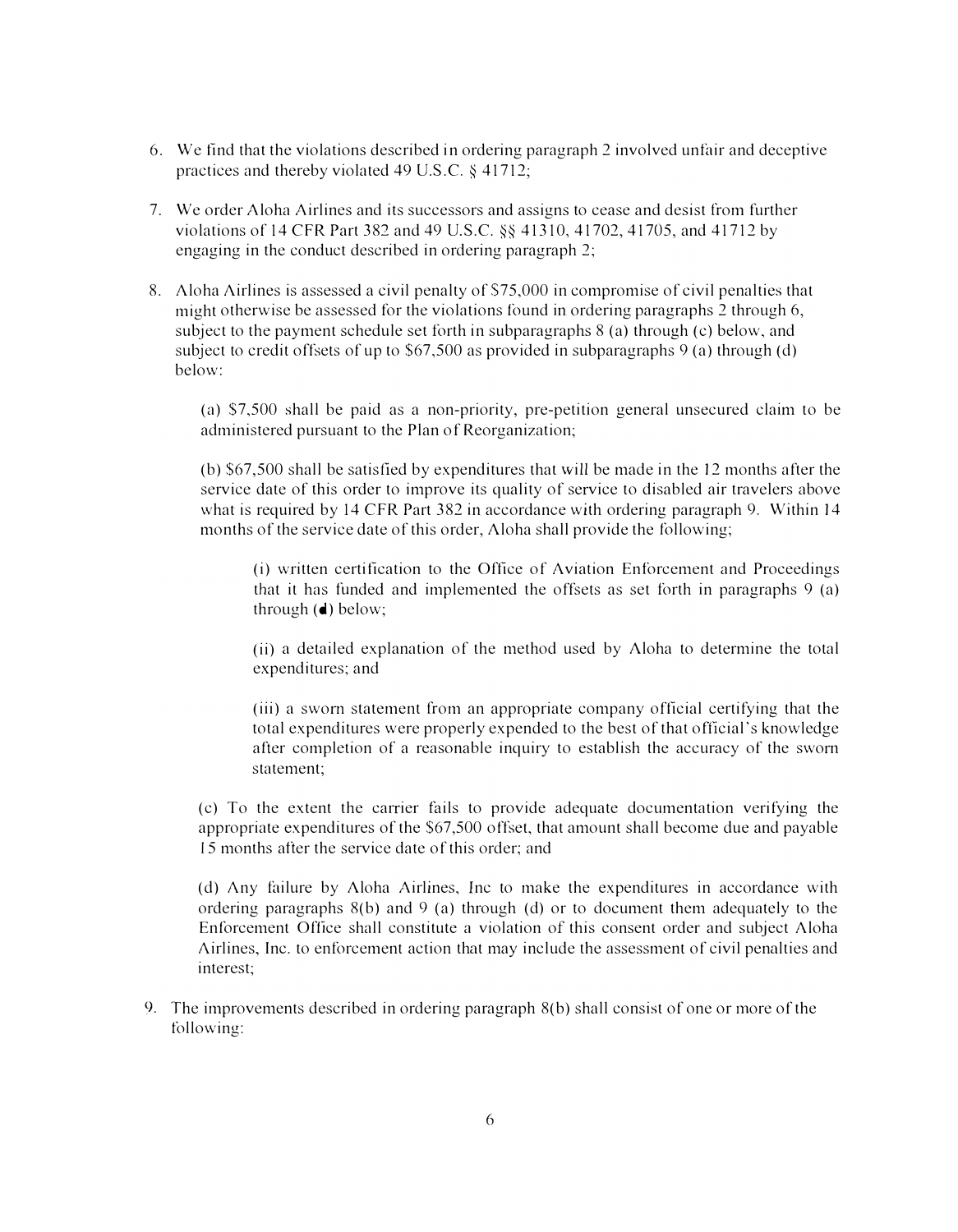- (a) Set up a special needs hotline for disabled passengers;
- (b) Improve Aloha's website to include a passenger with disabilities web page to permit passengers with a disability to request special services including wheelchair service through the world wide web;
- (c) Enhance Aloha's initial and recurrent training to improve employees' understanding and implementation of the requirements of Part 382 above what is required by the regulations and of the services that Aloha provides to passengers with a disability; and
- (d) Incorporate on Aloha's website broader information regarding services and other relevant information for passengers with a disability;
- 10. Aloha Airlines shall notify the Enforcement Office within 30 days if it changes in any manner its designated space to stow one passengers' standard-size folding wheelchairs in the passenger cabin of its Boeing 737-700 aircraft, or other aircraft governed by 14 CFR 382.2l(a)(2);
- 11. Within 120 days of the service date of this order, Aloha Airlines shall make reasonable efforts to train and/or retrain its personnel on its policies and/or procedures regarding the incabin stowage of wheelchairs, regardless of whether the policies and/or procedures have been amended in any manner;
- 1 2. Aloha Airlines shall complete the attached accessibility checklist and return it to the Enforcement Office within 30 days of the service date of this order; and
- 13. All payments made pursuant to this order shall be made by wire transfer through the Federal Reserve Communications System, commonly known as "Fed Wire," to the account of the U.S. Treasury. Failure to pay the penalty as ordered will subject Aloha Airways to the assessment of interest, penalty, and collection charges under the Debt Collection Act.